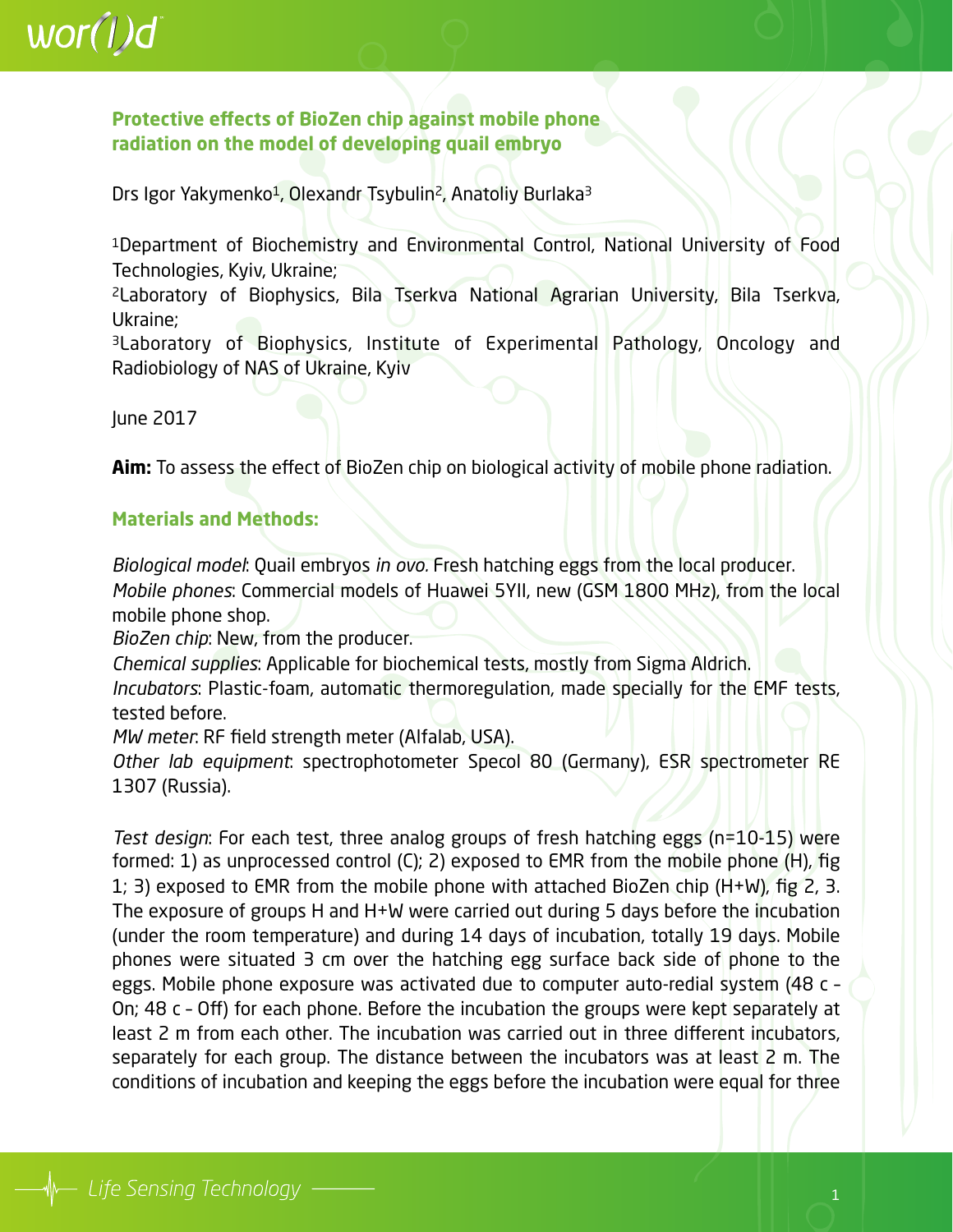

groups, excluding the relevant exposure for group H and group H+W. The parameter of incubation was close to optimal.

There were three terms of analysis: 38 hour embryos, 10 days embryos; and one day old chicks (after 17 days of incubation).

The embryos and chicks were tested on:

- the intensity of somitogenesis (38 h embryos);
- level of thiobarbituric acid reactive substances (TBA-RS), indicator of lipid peroxides level (38 h embryos);
- antioxidant enzymes activities (catalase; superoxide dismutase/SOD; and ceruloplasmin) (38 h embryos);
- double strand breaks of DNA (38 h embryos);
- superoxide and nitrogen oxide production (10 day embryos, one day chicks);
- level of 8-oxo-dG, marker of oxidative damages of DNA (one day chicks).

Analysis of somitogenesis, tests on TBA-RS and antioxidant enzyme activities were used as described in [1]. Ceruloplasmin test is described in [2]. Level of DNA double strand breaks in comet assay was assessed as in [3]. Levels of superoxide and nitrogen oxide production were assessed in spin-traps ESR technique [4]. Level of 8-ozo-dG was assessed as described in [4]. Statistical analysis was carried out according to t student test.

The intensities of microwaves (MW) from mobile phones and MW background were checked daily.

#### **Results:**

**MW intensity** from the mobile phones varied significantly during the time of exposure, from 0.05 to 20 µW/cm2 but correlated between mobile phones that indicates on external reason, for example change in operation state of the nearest base transceiver station. Nevertheless, the average intensity of MW from the mobile phones, 0,323±0,054 µW/cm² was far below the official safety limits, 450 µW/cm2 for the most European countries. There was not detected the difference in intensity of MW from mobile phones without and with BioZen chip. The background MW in the lab was about 0.001 µW/cm2.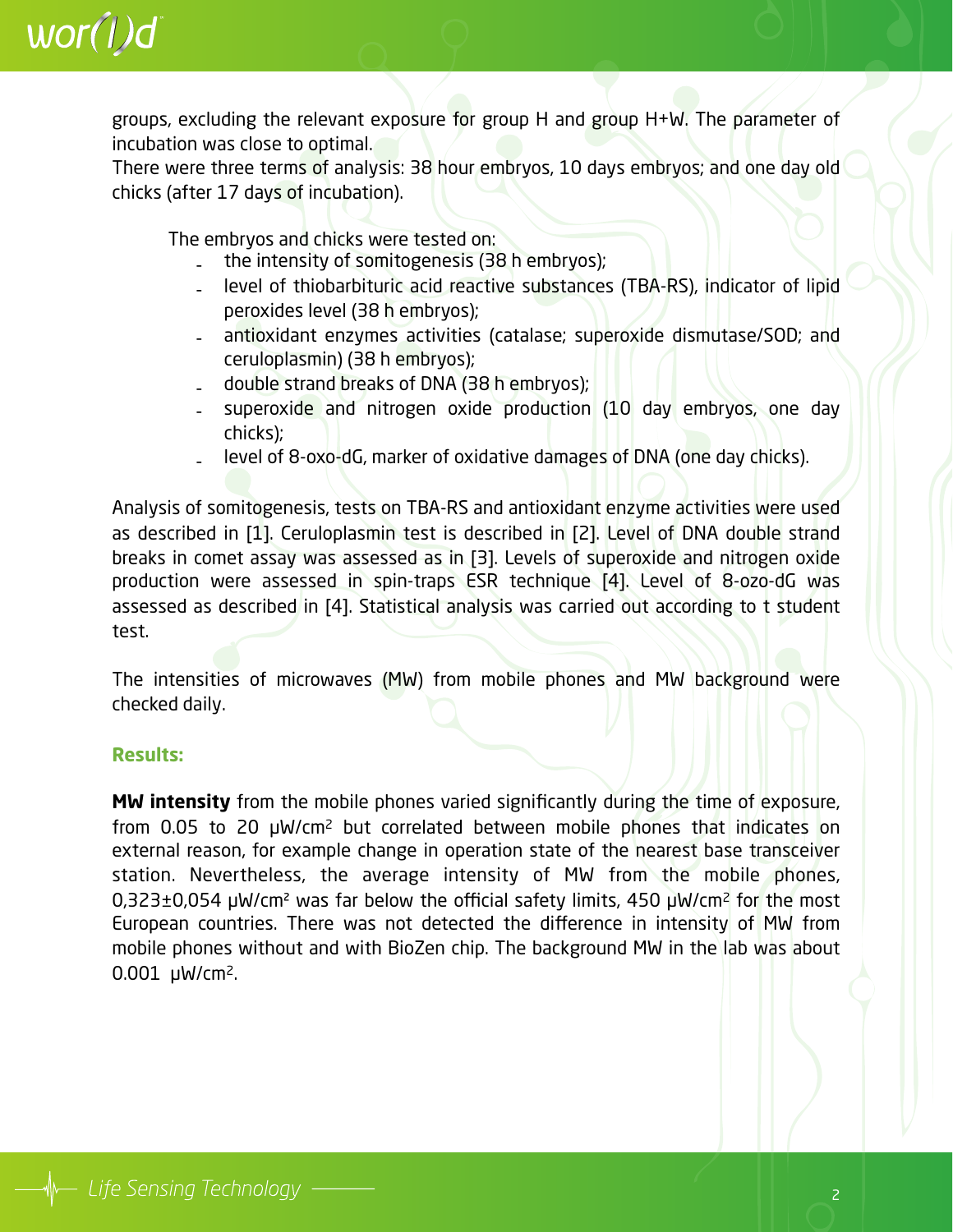### $wor(l)d$

#### **38 hour embryos:**

**Intensity of somitogenesis** was statistically significantly increased under mobile phone radiation exposure (group H). It means a number of differentiated somite pairs was 13.4% higher in H group as compared to the control (table 1, fig 4-6). BioZen application normalized the effect of mobile phone exposure, returning the number of differentiated somites to the control level. The difference between group H and group  $H+W$  was statistically significant ( $p < 0.05$ ).

**DNA double strand breaks** detected in alkaline comet assay was statistically significantly (17.5%) higher in embryonic cells exposed to mobile phone radiation as compared to control (table 1, fig. 7-9). At the same time, in cells of embryos exposed to mobile phone with BioZen chip level of DNA damages was on the same level as in control embryos.

**Oxidative effect.** Mobile phone exposure produced significant oxidative effect in the embryo cells (group H): level of TBA-RS (lipid peroxides) was significantly higher as compared to the control,  $61.1\%$ ,  $p < 0.05$  (table 1), ceruloplasmin activity in this group was 110% (p<0.05) higher than in control, and catalase activity was 60.2% higher than in control (although the last difference was not statistically significant).

BioZen chip applied to the mobile phone statistically significantly normalized oxidative status of exposed embryo cells (group H+W): TBA-RS level, activities of ceruloplasmin and catalase were close to control. Thus, level of TBA-RS, and activity of ceruloplasmin in H+W group were significantly ( $p$ <0.05-0.001) lower than in H group (table 1). Activities of SOD were not significantly changed in both exposed groups and thus were close to control.

#### **Ten day embryos:**

**Superoxide radical** generation was statistically significantly, 140 - 210%, increased in cells of brain, heart and liver of 10 day embryos exposed to mobile phone radiation as compared to the control (table 2). The same level of superoxide generation was detected in group of 10 day embryos exposed to mobile phone with BioZen chip radiation.

**Nitrogen oxide** generation also statistically significantly increased in cells of 10 day embryos after mobile phone radiation exposure, 18.7 – 84.7%, as compared to the control (table 2). Approximately the same level of nitrogen oxide generation had place in cells of 10 day embryos exposed to mobile phone with BioZen emission. The only cells of heart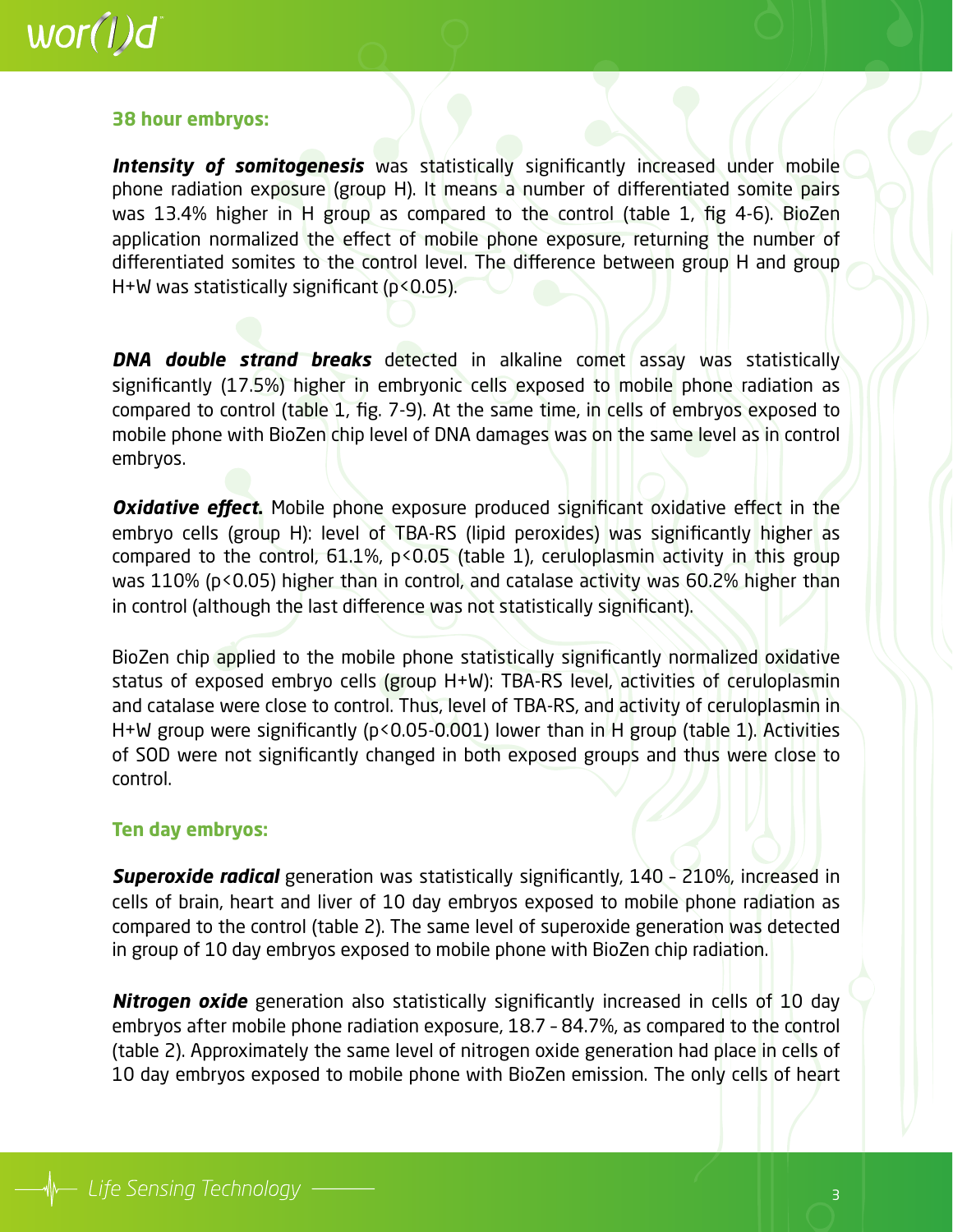of this group of embryos had 33.4% lower generation of nitrogen oxide as compared to mobile phone group, but difference between the groups was not statistically significant.

#### **One day old quail chicks:**

*Hatchability* (percent of chicks obtained from fertilized eggs) was statistically significantly (p<0.05) decreased in group of eggs/embryos exposed to mobile phone radiation as compared to the control (20% against 57.9%). Thus, mobile phone radiation resulted in significant increase of embryo mortality. Hatchability of eggs/embryos exposed to mobile phone with BioZen radiation was slightly higher than in mobile phone group (28.6% against 20%), although still much lower than in control.

**Superoxide** generation was significantly, 180-217%, increased in cells of brain, heart and liver of one day chicks from the embryos exposed to mobile phone radiation (table 3). At the same time, chicks from the embryos exposed to mobile phone with BioZen emission demonstrated significantly less activation of superoxide generation, 48.3-99.6% less as compared to the mobile phone group. Although the indexes were still statistically significantly higher than in control, they were much closer to the control than the indexes of mobile phone group.

**Nitrogen oxide** level in cells of brain, heart and liver of one day chicks from mobile phone exposed embryos was 25-87.7% higher than in control. The differences with control are statistically significant for all organs (table 3). On the other hand, application of BioZen chip to mobile phone during the exposure resulted in statistically significant decrease of nitrogen oxide level (14.7-16.9%) in brain and heard of chicks as compared to the chicks from mobile phone exposed embryos.

*8-oxo-dG level,* a marker of oxidative damages of DNA, statistically significantly, 63.4-119.4%, increased in brain, heart and liver of one day chicks from mobile phone exposed embryos. Application of BioZen chip resulted in statistically significant decrease of 8-oxo-dG level, 73.9-74.6%, as compared to mobile phone group (table 3).

#### **Discussion:**

First, the test model, a developing quail embryo, and methods of analysis applied have allowed to demonstrate statistically significant adverse biological effects of GSM 1800 MHz radiation from commercial model of smartphone Huawei 5YII. There were detected statistically significant changes in the intensity of somitogenesis, expressive oxidative effects and damages of DNA integrity in cells of 38 hour embryos under the GSM 1800 MHz exposure in intensity three orders of magnitude lower than official "safety limits".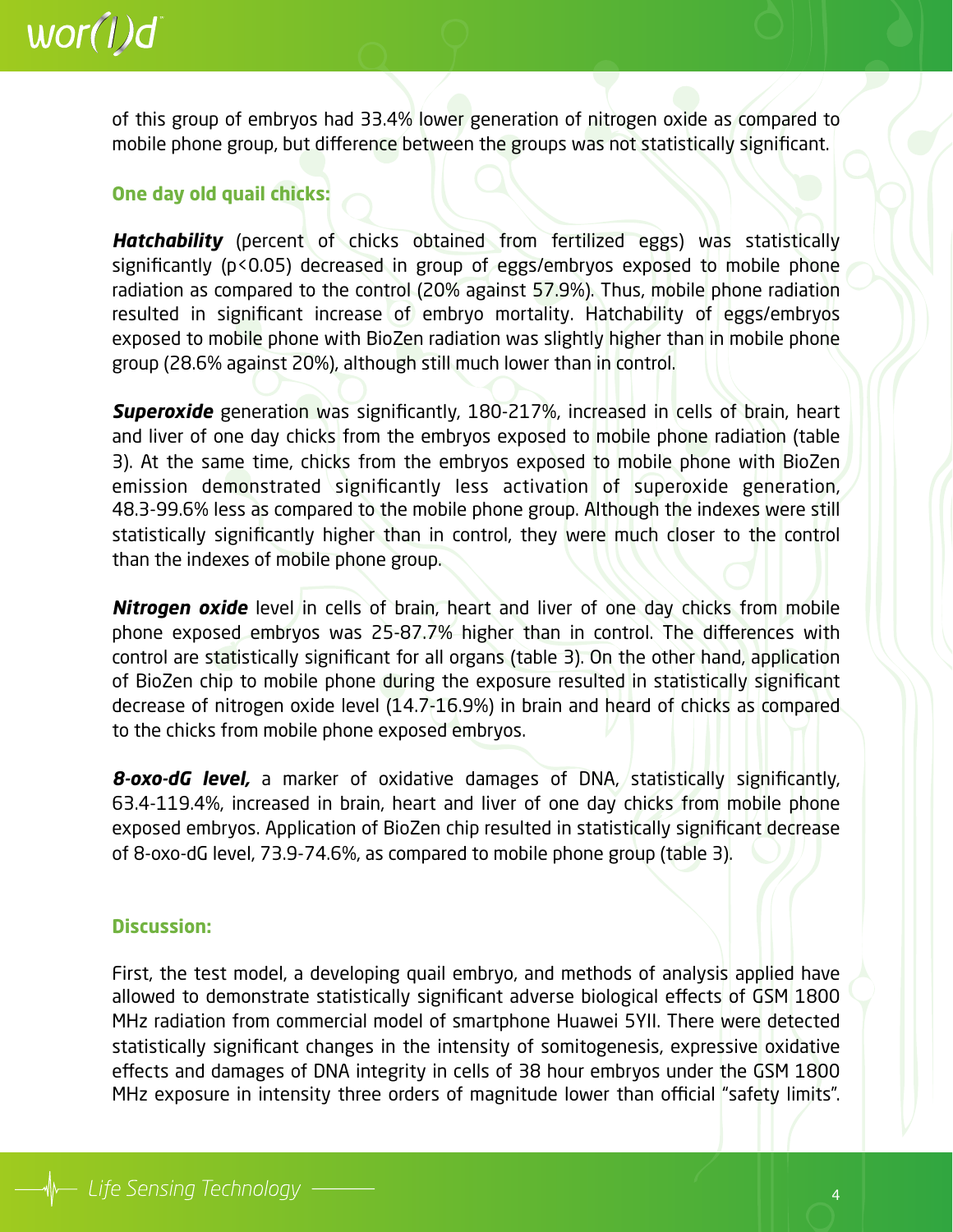

The adverse effects under the mobile phone radiation exposure were persistent during all embryogenesis and included 2 fold increase in level of superoxide generation and up to 85% increase in nitrogen oxide generation in tissues of 10 day embryos and one day chicks. Also, in one day chicks there were demonstrated statistically significant oxidative damages of DNA. Finally, Huawei 5YII emission applied to quail embryos 5 days before the incubation and during 14 days of incubation resulted in significant, almost twice, increase of embryo mortality as compared to the control.

On this background, application of BioZen chip for modulation of mobile phone radiation resulted in statistically significant normalizing effect on metabolism in exposed embryonic cells. There were detected statistically significant normalization of the intensity of somitogenesis, oxidative status of embryonic cells and integrity of DNA in 38 hour embryos. Also, statistically significant normalization in superoxide and nitrogen oxide production in tissues of one day chicks had place. It is important that also statistically significant decrease in oxidative damages of DNA (level of 8-oxo-dG) was detected in this group of chicks as compared to mobile phone only exposed embryos. Although indexes of free radical generation and oxidative damages of DNA after application of BioZen chip did not return exactly to the control level, they had been much closer to control levels than indexes of mobile phone group. Also, slight decrease of embryo mortality in mobile phone + BioZen group as compared to mobile group of embryos was detected.

It is interesting that application of BioZen chip to mobile phone did not reveal significant normalizing effect in 10 day exposed embryos, in a period of intensive embryo growth and significant disorder in superoxide and nitrogen oxide production due to mobile phone exposure. But critically important outcome is that even under such strong oxidative stress conditions normalizing effect of BioZen on mobile phone radiation was detected in a few days, at the end of embryogenesis.

**In conclusion**, statistically significant persistent oxidative stress and mutagenic effects in embryonic cells, as well as increased embryo mortality have been detected under such low intensity of GSM 1800 MHz as 0.3 µW/cm2 on the model of developing quail embryos. Application of BioZen chip to mobile phone Huawei 5YII during the exposure resulted in normalizing/protective effect on oxidative status and DNA integrity in embryonic cells. These findings allow recommending BioZen chip as a promising approach to reducing adverse effects of mobile phone radiation for human health.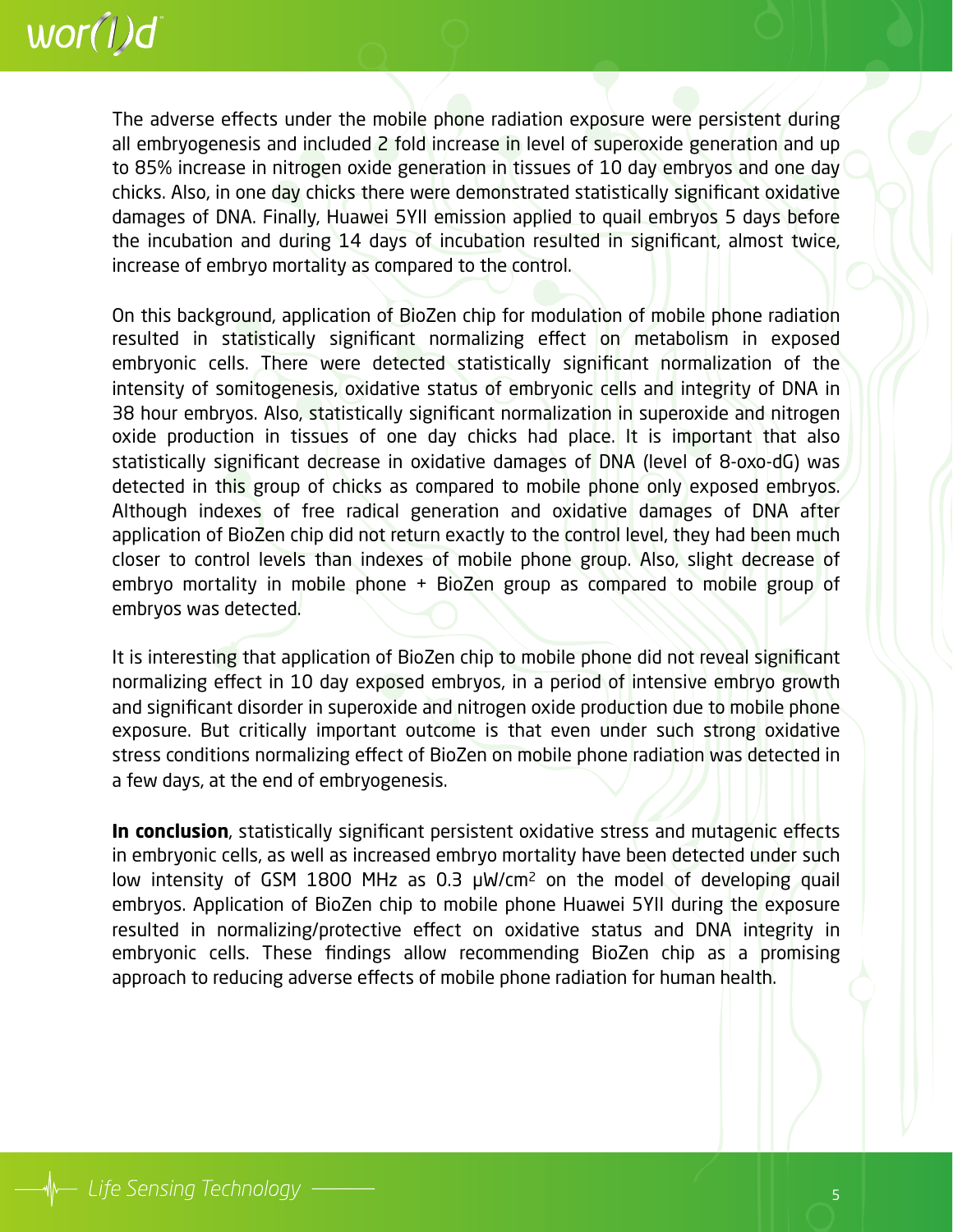

#### References

- 1. Tsybulin O., Sidorik E., Kyrylenko S., Yakymenko I. Monochromatic red light of LED protects embryonic cells from oxidative stress caused by radiofrequency radiation. Oxid Antioxid Med Sci, 2016. 0(0): Online first.
- 2. Ten E. [Express test on ceruloplasmin activity in blood serum[Lab delo, 1981(6): 334-335.
- 3. Tsybulin O., Sidorik E., Brieieva O., et al. GSM 900 MHz cellular phone radiation can either stimulate or depress early embryogenesis in Japanese quails depending on the duration of exposure. Int J Radiat Biol, 2013. 89(9): 756-763.
- 4. Burlaka A., Tsybulin O., Sidorik E., et al. Overproduction of free radical species in embryonic cells exposed to low intensity radiofrequency radiation. Exp Oncol, 2013. 35(3): 219-225.

Table 1. Intensity of somitogenesis, damages of DNA and oxidative status of living cells of **38-h quail embryos** after exposure to mobile phone Huawei 5YII or mobile phone Huawei 5YII + BioZen chip emission (n=7;  $M \pm m$ )

| Index                                                      | Control group    | Huawei 5Yll group | Huawei 5YII +<br>BioZen chip |
|------------------------------------------------------------|------------------|-------------------|------------------------------|
| Differentiated pairs<br>of somites, n                      | $10.86 \pm 0.34$ | $12.38 \pm 0.46*$ | $11.13 \pm 0.4 \#$           |
| DNA double strand<br>breaks (% of DNA in<br>tail of comet) | $14.3 \pm 0.71$  | $16.96 \pm 1.13*$ | $14.56 \pm 0.96$             |
| TBA-RS, µmol/g                                             | $0.72 \pm 0.06$  | $1.16 \pm 0.17*$  | $0.78 \pm 0.06 \ \text{\#}$  |
| Catalase, ncat/g                                           | $5.88 \pm 0.68$  | $9.42 \pm 1.66$   | $7.17 \pm 1.92$              |
| Ceruloplasmin,<br>$mg/100$ ml                              | $4.52 \pm 0.75$  | $9.53 \pm 0.75$ * | $4.2 \pm 0.58$ ###           |
| SOD, rel.un.                                               | $0.147 \pm 0.03$ | $0.159 \pm 0.02$  | $0.162 \pm 0.016$            |

Here and below:

 $*$  - p<0.05 as compared to control;  $**$  - p<0.01 as compared to control;  $***$ p<0.001 as compared to control;

# - p<0.05 as compared to H group; ## - p<0.01 as compared to H group; ### p<0.001 as compared to H group;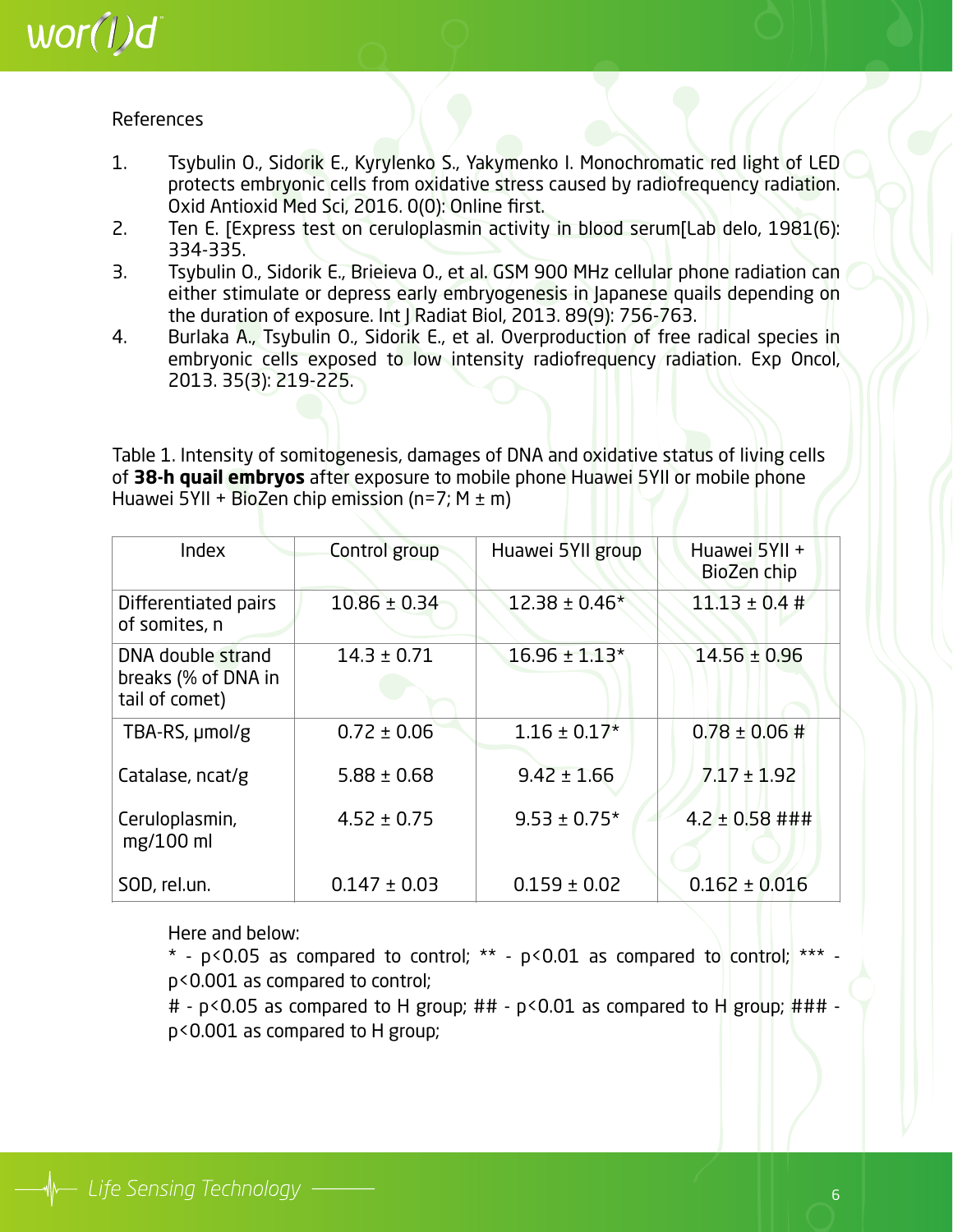

Table 2. Generation of superoxide and nitrogen oxide in cells of **10-day quail embryos** after the exposure to mobile phone Huawei 5YII or mobile phone Huawei 5YII + BioZen chip emission (n=7;  $M \pm m$ )

| Index                          | Control group    | Huawei 5YII group    | Huawei 5YII +<br>BioZen chip |
|--------------------------------|------------------|----------------------|------------------------------|
| Superoxide (nmol/<br>g):       |                  |                      |                              |
| in brain;                      | $0.24 \pm 0.009$ | $0.578 \pm 0.1*$     | $0.573 \pm 0.082$ **         |
| in heart;                      | $0.24 \pm 0.009$ | $0.754 \pm 0.078***$ | $0.87 \pm 0.114$ ***         |
|                                |                  |                      |                              |
| in liver;                      | $0.22 \pm 0.016$ | $0.586 \pm 0.049***$ | $0.588 \pm 0.101$ **         |
| Nitrogen oxide<br>$(mmol/g)$ : |                  |                      |                              |
| in brain;                      | $1.51 \pm 0.037$ | $1.796 \pm 0.081**$  | $1.798 \pm 0.099*$           |
| in heart;                      | $1.50 \pm 0.029$ | $2.77 \pm 0.174***$  | $2.27 \pm 0.128***$          |
|                                |                  |                      |                              |
| in liver;                      | $1.48 \pm 0.025$ | $2.61 \pm 0.173***$  | $2.58 \pm 0.133***$          |

Table 3. Generation of superoxide and nitrogen oxide, and level of 8-oxo-dG in cells of **1 day quail chicks** after the exposure of embryos to mobile phone Huawei 5YII or mobile phone Huawei 5YII + BioZen chip emission (n=5;  $M \pm m$ )

| Index                                                                 | Control group                                         | Huawei 5YII group                                              | Huawei 5YII +<br>BioZen chip                                       |  |  |
|-----------------------------------------------------------------------|-------------------------------------------------------|----------------------------------------------------------------|--------------------------------------------------------------------|--|--|
| Superoxide (nmol/<br>g):                                              |                                                       |                                                                |                                                                    |  |  |
| in brain;<br>in heart;<br>in liver;                                   | $0.23 \pm 0.01$<br>$0.29 \pm 0.01$<br>$0.26 \pm 0.01$ | $0.73 \pm 0.05***$<br>$0.83 \pm 0.05***$<br>$0.73 \pm 0.04***$ | $0.50 \pm 0.08$ ##<br>$0.69 \pm 0.05$<br>$0.57 \pm 0.05 \text{ H}$ |  |  |
| Nitrogen oxide<br>((nmol/g):<br>in brain;<br>in heart;<br>in liver;   | $1.42 \pm 0.03$<br>$1.48 \pm 0.01$<br>$1.46 \pm 0.02$ | $1.78 \pm 0.05**$<br>$2.08 \pm 0.03***$<br>$2.74 \pm 0.05***$  | $1.57 \pm 0.04 \#$<br>$1.83 \pm 0.06$ ##<br>$2.54 \pm 0.08$        |  |  |
| 8-oxo-dG level<br>$(mmol/g)$ :<br>in brain;<br>in heart;<br>in liver; | $0.41 \pm 0.03$<br>$1.49 \pm 0.02$<br>$0.67 \pm 0.03$ | $0.67 \pm 0.04**$<br>$3.2 \pm 0.09***$<br>$1.47 \pm 0.05***$   | $0.59 \pm 0.04$<br>$2.1 \pm 0.18$ ###<br>$0.97 \pm 0.05$ ###       |  |  |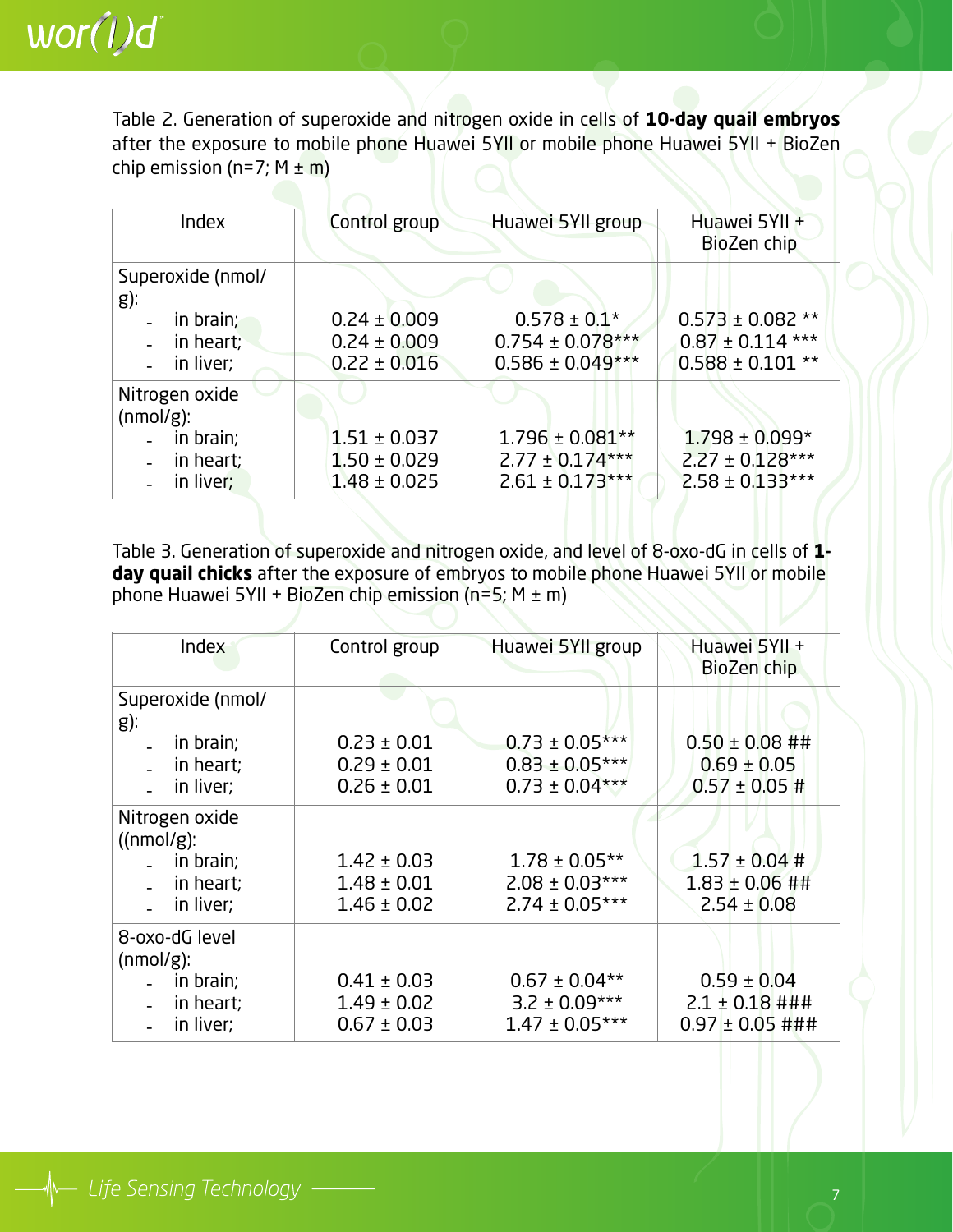

Fig 1. Huawei 5YII radiation exposed quail embryos in ovo.



Fig 2. Huawei 5YII + BioZen chip exposed quail embryos in ovo.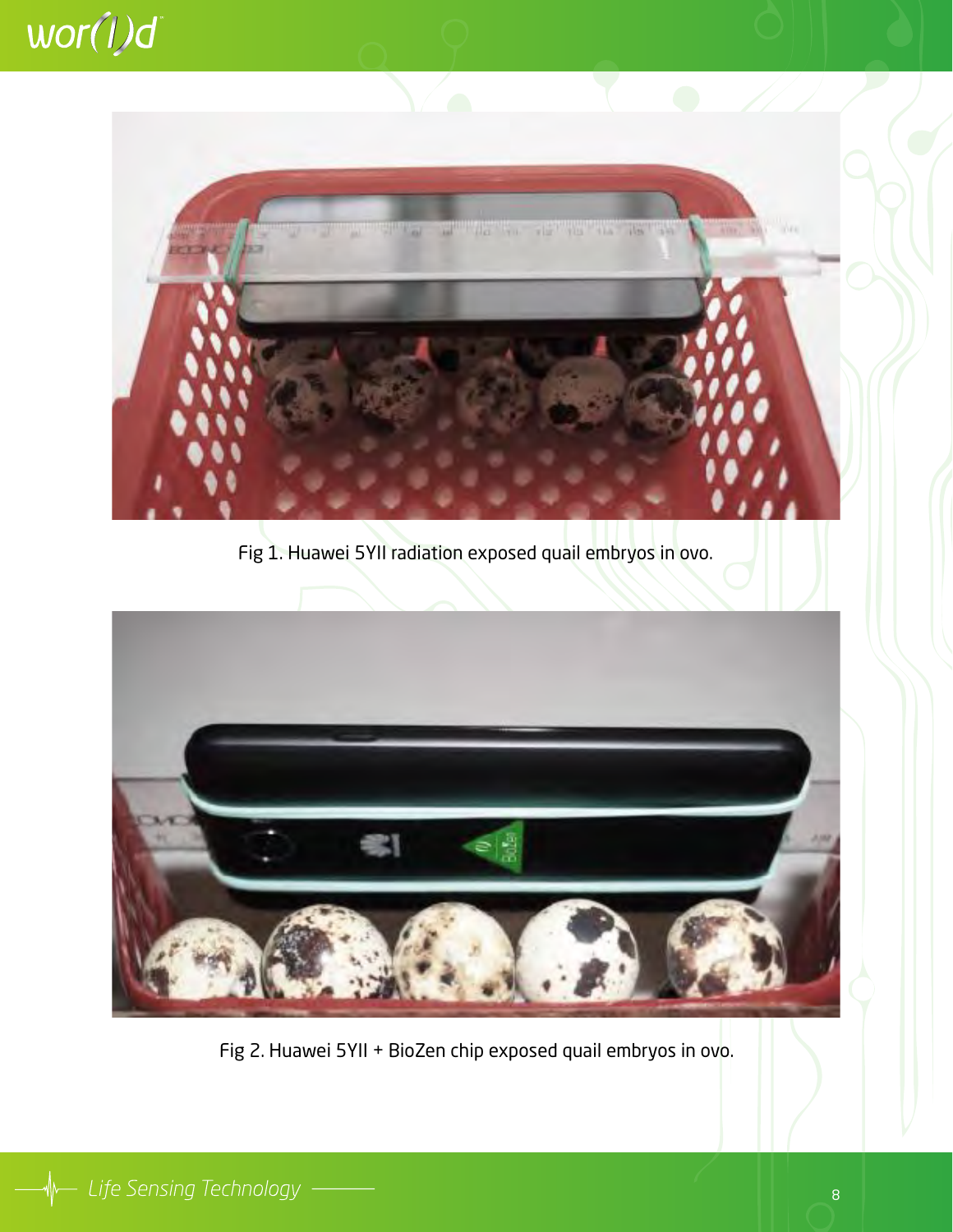### wor(1)d



### Fig 3. Huawei 5YII with BioZen chip.



Fig 4. Microphoto of 38-h quail embryo of control group (11 pairs of somites).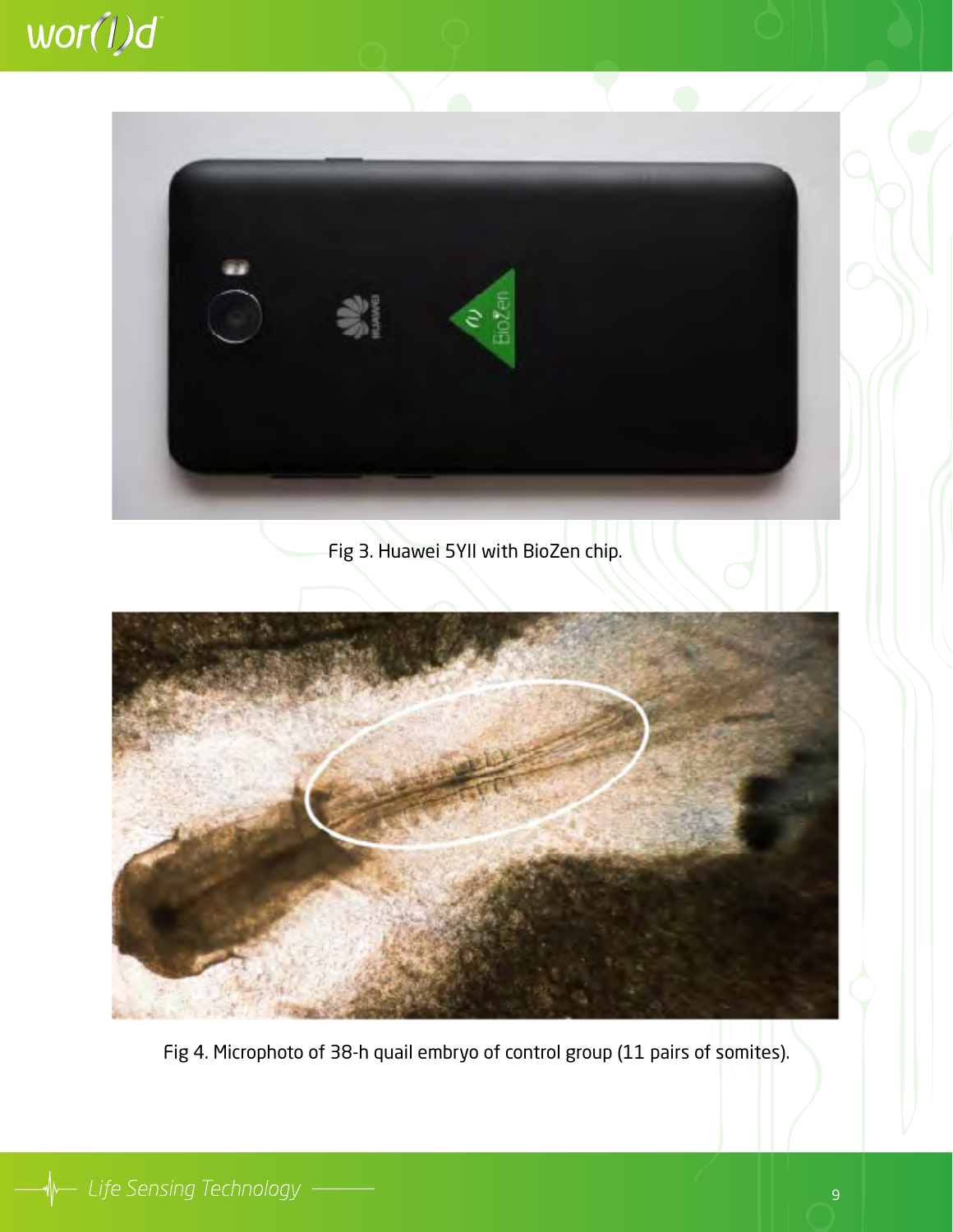

Fig 5. Microphoto of 38-h quail embryo of Huawei 5YII exposed group (13 pairs of somites).



Fig 6. Microphoto of 38-h quail embryo of Huawei 5YII + BioZen chip exposed group (11 pairs of somites).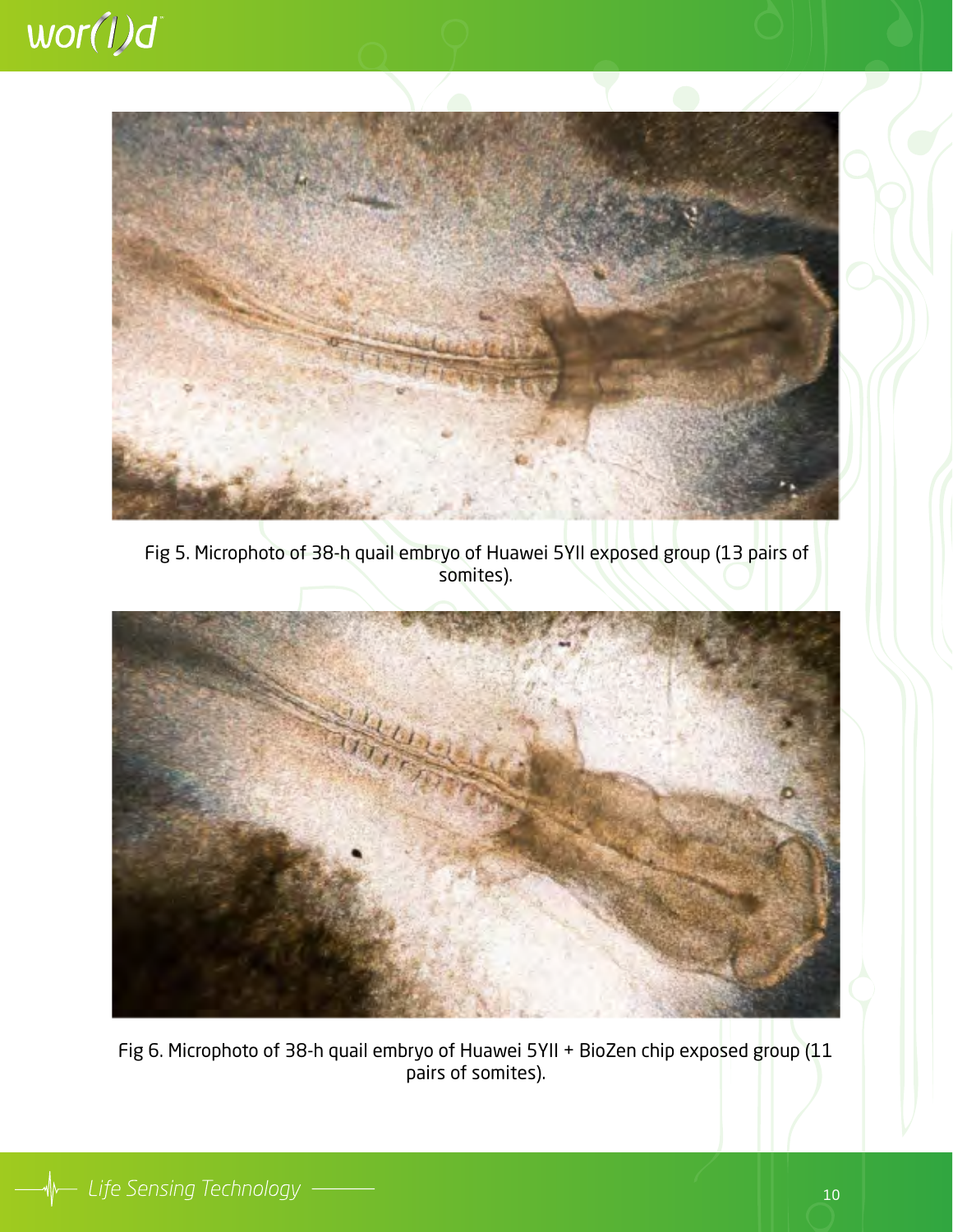

Fig 7. Microphoto of comets of 38-h quail embryo cells (control).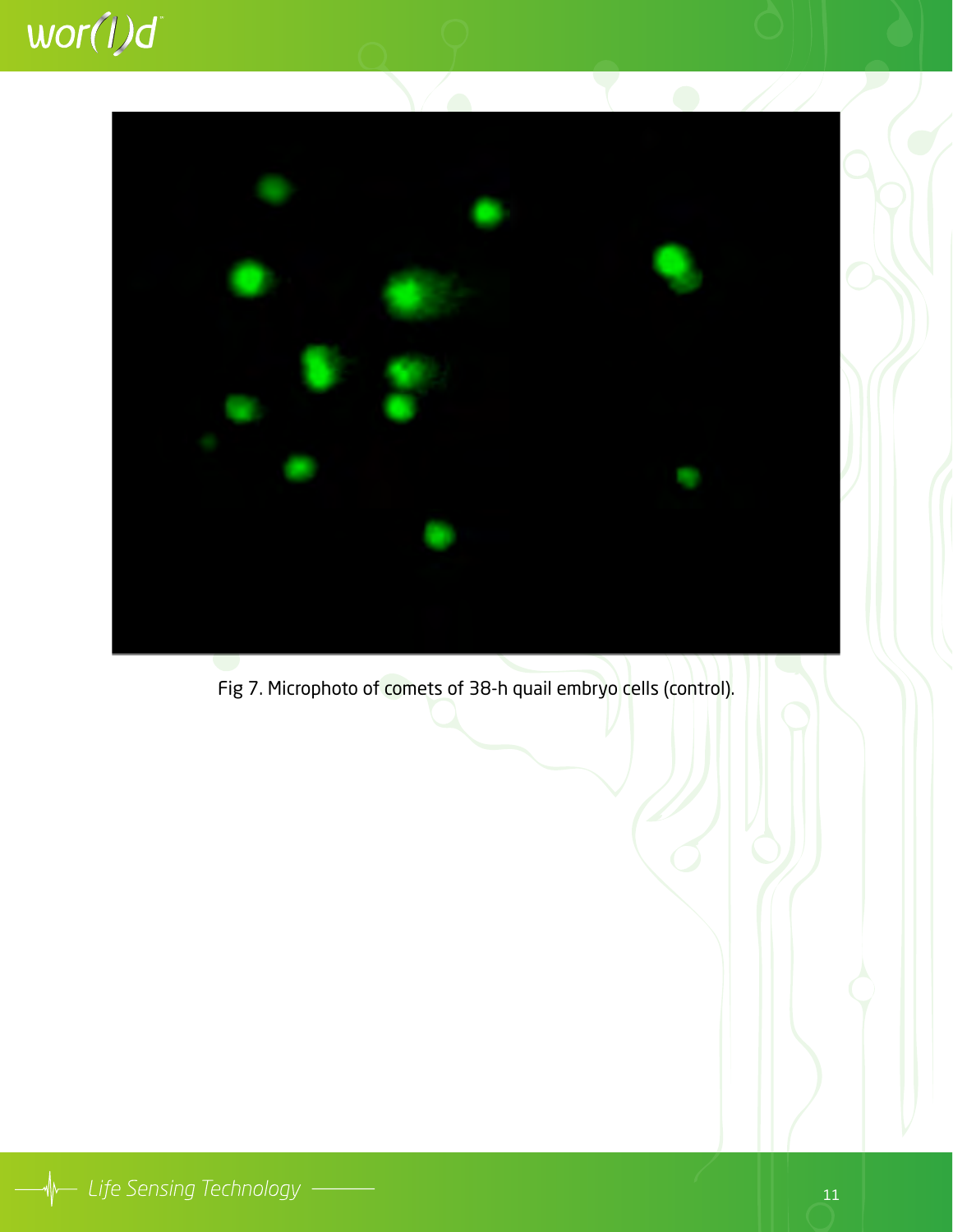## wor(1)d



Fig 8. Microphoto of comets of 38-h quail embryo cells after Huawei 5YII radiation exposure.